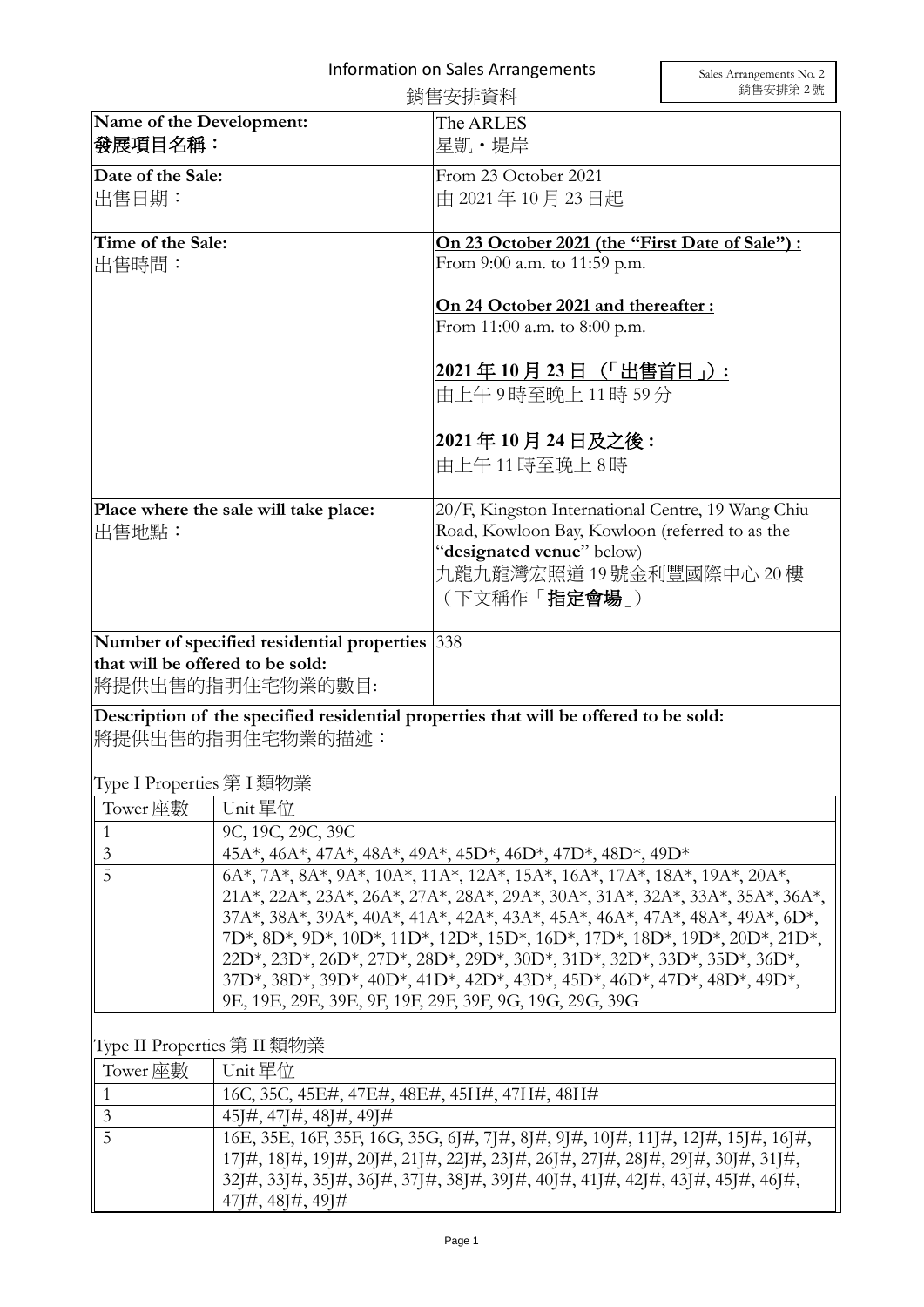| Others 其他 |                                                                                      |
|-----------|--------------------------------------------------------------------------------------|
| Tower 座數  | Unit 單位                                                                              |
|           | 7C, 8C, 10C, 11C, 12C, 15C, 17C, 18C, 20C, 21C, 22C, 23C, 26C, 27C, 28C, 30C,        |
|           | 31C, 32C, 33C, 36C, 37C, 38C, 40C, 45D, 47D, 43F, 45F, 46F, 47F, 48F, 45G, 47G       |
| 3         | 45B, 47B, 49B                                                                        |
| 5         | 6B, 7B, 8B, 9B, 10B, 11B, 12B, 15B, 16B, 17B, 18B, 19B, 20B, 21B, 22B, 23B, 26B,     |
|           | 27B, 28B, 29B, 30B, 31B, 32B, 33B, 35B, 36B, 37B, 38B, 39B, 40B, 41B, 42B, 43B,      |
|           | 45B, 46B, 47B, 48B, 49B, 6E, 7E, 8E, 10E, 11E, 12E, 15E, 17E, 18E, 20E, 21E,         |
|           | 22E, 23E, 26E, 27E, 28E, 30E, 31E, 32E, 33E, 36E, 37E, 38E, 6F, 7F, 8F, 10F, 11F,    |
|           | 12F, 15F, 17F, 18F, 20F, 21F, 22F, 23F, 26F, 27F, 28F, 30F, 31F, 32F, 33F, 36F, 37F, |
|           | 38F, 6G, 7G, 8G, 10G, 11G, 12G, 15G, 17G, 18G, 20G, 21G, 22G, 23G, 26G, 27G,         |
|           | 28G, 30G, 31G, 32G, 33G, 36G, 37G, 38G, 6H, 7H, 8H, 9H, 10H, 11H, 12H, 15H,          |
|           | 16H, 17H, 18H, 19H, 20H, 21H, 22H, 23H, 26H, 27H, 28H, 29H, 30H, 31H, 32H,           |
|           | 33H, 35H, 36H, 37H, 38H, 39H, 40H, 41H, 42H, 43H, 45H, 46H, 47H, 48H, 49H            |

\*3-Bedroom Unit 三房單位

#2-Bedroom with Utility Unit 兩房連工作間單位

The method to be used to determine the order of priority in which each of the persons interested in purchasing any of the specified residential properties may select the residential property that the person wishes to purchase:

將會使用何種方法,決定有意購買該等指明住宅物業的每名人士可揀選其意欲購買的住宅物 業的優先次序:

1. General provisions:

一般規定:

- 1.1 Where more than one specified residential property is covered in one preliminary agreement for sale and purchase, the purchaser of each such specified residential property shall comprise the same person or the same group of persons. 如同一份臨時買賣合約包括多於一個指明住宅物業,每一該等指明住宅物業之買 方須由同一人士或同一組人士構成。
- 1.2 In case of any dispute, the Vendor reserves its right to allocate any specified residential properties to any interested person by any method (including balloting). 如有任何爭議,賣方保留最終決定權以任何方式(包括抽籤)自行分配任何指明住 宅物業予任何有意欲購買的人士。
- 1.3 "Group" means a group as set out in paragraph 2.1 below. 「組別」指下文 2.1 段列出的組別。
- 1.4 "Close Relative" of a registrant means a spouse, parent, child, parent-in-law, child in-law, grandparent, grandchild or sibling of that registrant or any individual comprising that registrant Provided That relevant supporting documents to the satisfaction of the Vendor to prove the relationship have been provided and the Vendor's determination as to whether there is such a relationship shall be final.

一登記人之「近親」指該登記人或組成該登記人之任何個人之配偶、父母、子女、 岳丈母、翁姑、女婿、媳婦、祖父母或外祖父母、孫子女或外孫子女或兄弟姊妹, 惟必須已出示令賣方滿意之有效證明文件證明親屬關係,而賣方就是否有「近親」 之關係的決定為最終決定。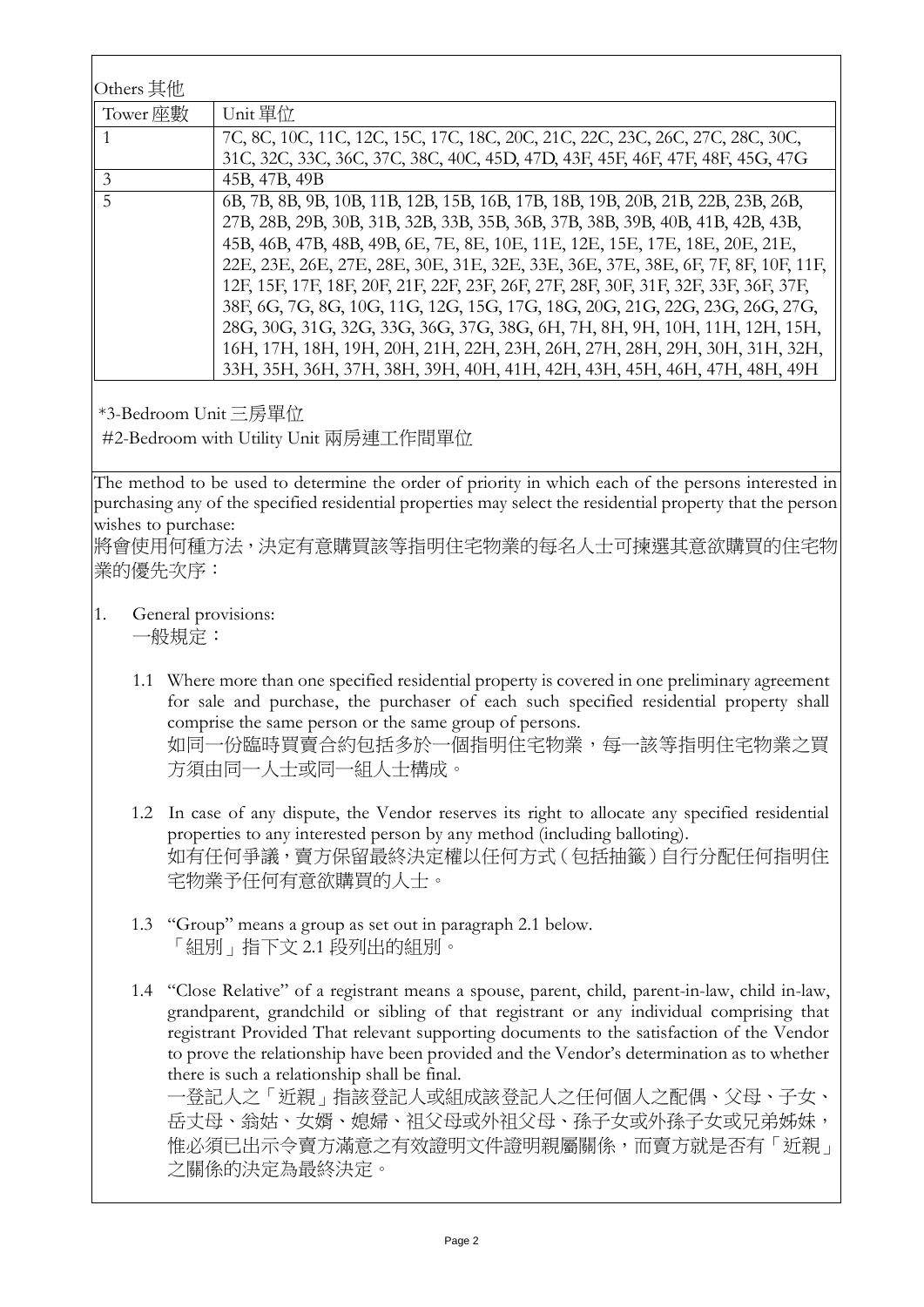- 1.5 "SA1" means the Sales Arrangements No. 1 of the Development issued by the Vendor on 12 October 2021 inclusive of revisions thereto from time to time. 「銷售安排第1號」指賣方在 2021 年10 月12日發出的發展項目「銷售安排第1號」 連同其不時修改。
- 2. First Date of Sale: 出售首日:
	- 2.1 Subject to the terms below, the selection of specified residential properties will be divided into 3 rounds applicable to the following 3 groups of persons who have completed the applicable registrations (see below) (each a "**registrant**"): 揀選指明住宅物業分三輪進行,分別適用於以下三組已完成適用登記(見下文)的 人士(「登記人」),惟以下文條款作準:

| Group<br>組別 | Applicable registrants<br>適用之登記人                                                                                                                                               | Applicable round<br>of selection<br>適用之揀樓輪次 |
|-------------|--------------------------------------------------------------------------------------------------------------------------------------------------------------------------------|---------------------------------------------|
| A1          | For registrants who intend to purchase at least<br>one specified residential property of which at<br>least one shall be a 3-Bedroom Unit.<br>欲購最少一個指明住宅物業且其中最少一<br>個為三房單位之登記人。 | The First Round<br>Selection<br>第一輪揀樓       |
| A2          | For registrants who intend to purchase at least<br>one 3-Bedroom Unit, or at least one 2-Bedroom<br>with Utility Unit.<br>欲購最少一個三房單位、或最少一個兩房連<br>工作間單位之登記人。                    | The Second Round<br>Selection<br>第二輪揀樓      |
| B           | For registrants who intend to purchase at least<br>one specified residential property.<br>欲購最少一個指明住宅物業之登記人。                                                                    | The Third Round<br>Selection<br>第三輪揀樓       |

- 2.2 Balloting will be used to determine the order of priority in selection of the specified residential properties within each Round of Selection. Details are as follows. 每一揀樓輪次內之揀選指明住宅物業優先次序將以抽籤方式決定。詳情如下。
- 2.3 The balloting will take place at or after 5:00 p.m. on 22 October 2021 (the "**Balloting Day**") at the designated venue. The balloting results, including "registration number", "ballot result sequence" and "the check-in timeslot for registrants" will be posted at the designated venue or announced by such other means as the Vendor considers appropriate at or after 5:00 p.m. on the Balloting Day at the designated venue. Registrants will not be separately notified of the balloting results. 抽籤程序將於2021年10月22日(「抽籤日」)下午5時或之後於指定會場進行。抽 籤結果,包括「登記號碼」、「抽籤結果順序」及「登記人報到時段」將會於抽籤
	- 日下午5時或之後於指定會場貼出告示公布或以其他賣方認為合適之方式於指定 會場公布。登記人將不獲另行通知。
- 2.4 On the First Date of Sale, a registrant shall attend 19/F, Kingston International Centre, 19 Wang Chiu Road, Kowloon Bay, Kowloon (the "**attendance registration venue**") in person or by attorney pursuant to a validly executed power of attorney according to the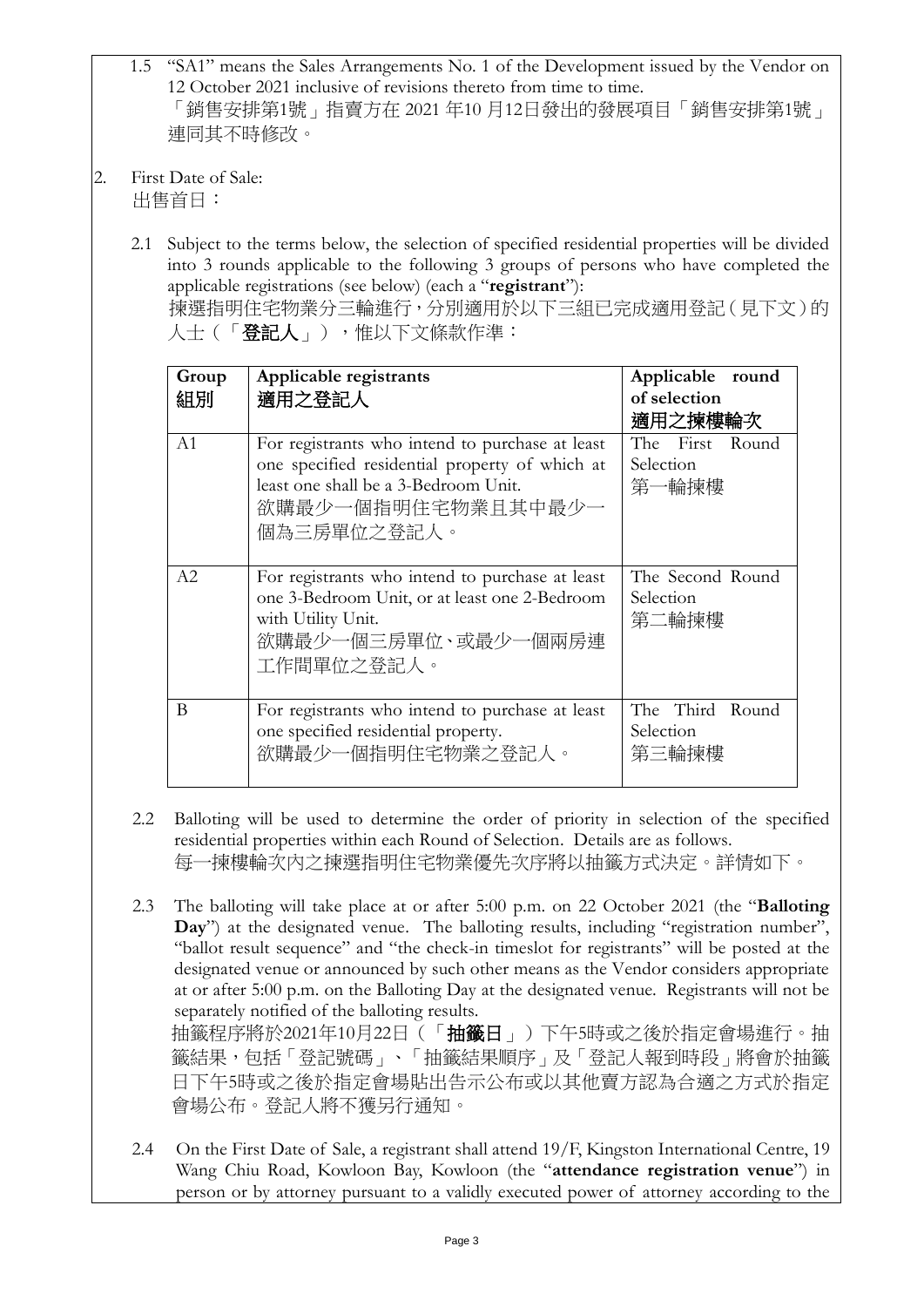"the check-in timeslot for registrants" in the aforesaid ballot results to carry out attendance registration. The registrant must bring along the Confirmation of Registration of Intent, blank cheque(s), additional cashiers' order (see paragraph 2.12 below) and (i) H.K.I.D./passport (for individual registrant) OR (ii) a copy of Business Registration Certificate, a copy of the most updated annual return of the company and the company chop (for company registrant).

登記人須於出售首日按照上述抽籤結果中所指示的「登記人報到時段」攜同其購 樓意向登記確認書、空白支票、額外本票(見下文第2.12段)及(i) 香港身份證或護 照(如登記人為個人)或 (ii) 商業登記證副本、公司最近的周年申報表副本及公 司印章(如登記人為公司)親臨或由其有效地簽署的授權書所委任的受權人到臨 九龍九龍灣宏照道19號金利豐國際中心19樓(「報到會場」)進行報到登記。

- 2.5 Registrants whose identities have been confirmed and verified by the Vendor shall be eligible to select the specified residential properties which are still available at the time of selection in the order of priority according to the "ballot result sequence" and these Sales Arrangements. The registrant(s) who arrive at the designated venue at any time later than "the check-in timeslot for registrants" assigned in the balloting results shall not be eligible to select the specified residential properties according to the balloting results. 登記人經賣方確認並核實身份後,登記人有資格根據「抽籤結果順序」和本銷售 安排揀選當時仍可供揀選的指明住宅物業。於抽籤結果中所指示的「登記人報到 時段」後才到達指定會場的登記人,將被取消根據抽籤結果揀選指明住宅物業的 資格。
- 2.6 The First Round Selection will take place first. The registrants under Group A1 shall proceed to select the specified residential properties which are still available at the time of selection in the order of priority allocated to the Registrations of Intent according to the result of the balloting, subject to the following terms : 首先進行第一輪揀樓。A1 組登記人根據抽籤結果分配予購樓意向登記之順序揀選 當時仍可供選擇的指明住宅物業,惟受以下條款限制:
	- (a) The registrant may only select specified residential properties from Type I Properties. 登記人只可從第 I 類物業中揀選指住宅物業。
	- (b) When it is the turn of a registrant to select specified residential properties, the registrant must select one 3-Bedroom Unit with or without another specified residential property Provided That the registrant may select up to two specified residential properties. 當輪到登記人揀選指明住宅物業時,該登記人必須揀選一個三房單位連同或 不連同另一個指明住宅物業,惟該登記人可揀選最多兩個指明住宅物業。
	- (c) Where that registrant is, for whatever reason, not able to meet the aforesaid selection requirement, that registrant will cease to be eligible to select any specified residential properties in respect of that Registration of Intent. 若該登記人因任何原因未能符合上述之揀選要求,該登記人即失去就該購樓 意向登記揀選任何指明住宅物業之資格。
- 2.7 The following terms apply to the aforesaid selection of specified residential properties in Group A1: 以下條款適用於上述 A1 組揀選指明住宅物業之程序:
	- (a) Where a registrant under Group A1 selects any specified residential property(ies) in respect of a Registration of Intent,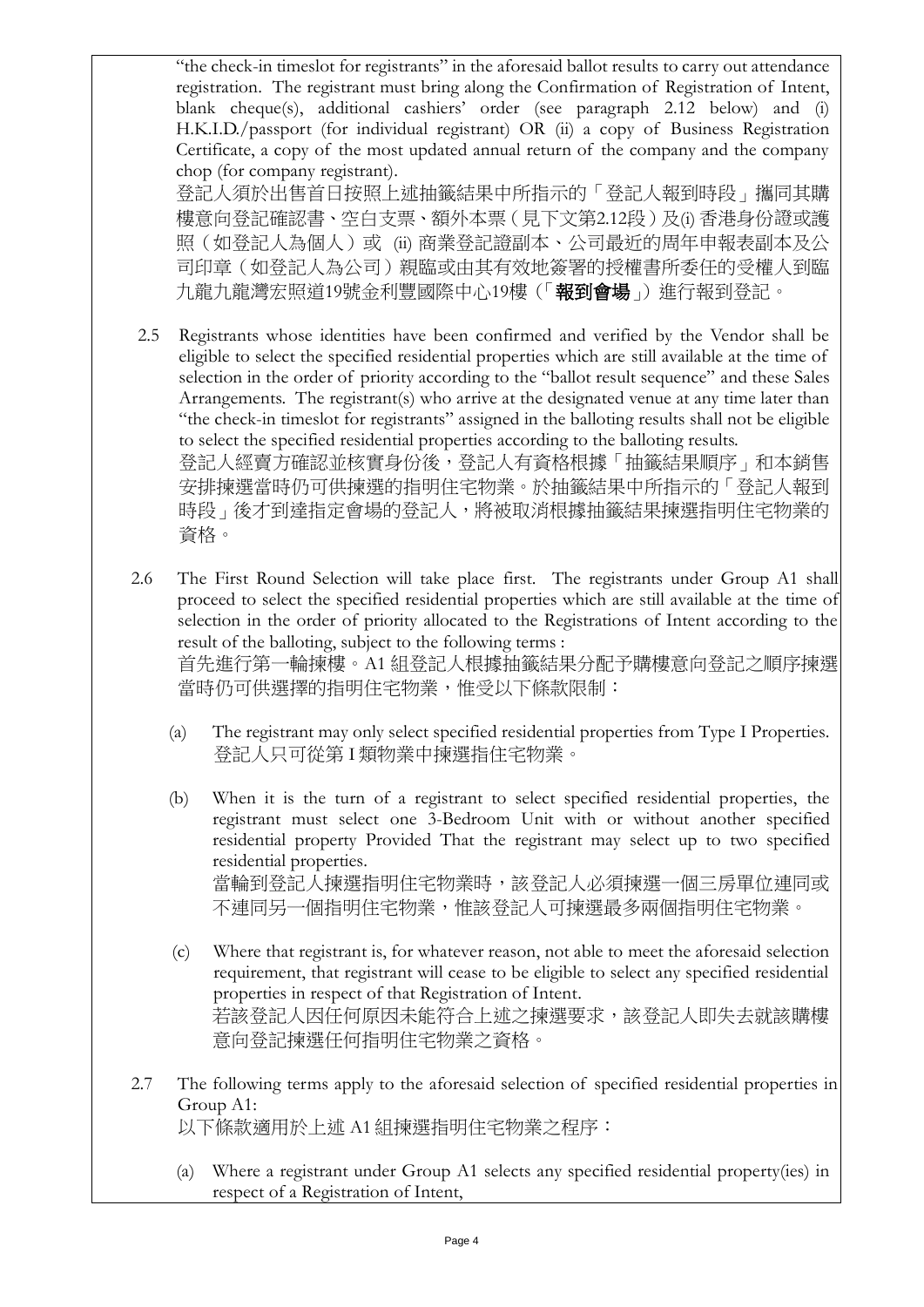當 A1 組登記人就一份購樓意向登記揀選任何指明住宅物業:

- (i) The purchaser under the preliminary agreement for sale and purchase of at least one specified residential property shall only be: 至少一個指明住宅物業之臨時買賣合約下之買方只可以是:
	- (1) the registrant; or 該登記人;或
	- (2) the registrant together with one or more "Close Relative" of that registrant whom that registrant requests the Vendor on spot to add as joint purchaser(s). 該登記人連同該登記人即場向賣方要求加入作為聯名買方之該登記 人之一位或多位「近親」。
- (ii) The purchaser(s) under the preliminary agreement for sale and purchase of any other specified residential property shall only be: 任何其他指明住宅物業之臨時買賣合約下之買方只可以是:
	- (1) the registrant or any one or more persons comprising that registrant; or 該登記人或一位或多位組成該登記人之人士;或
	- (2) One or more "Close Relative" of that registrant whom that registrant requests the Vendor on spot to be purchaser(s); or 該登記人即場向賣方要求作為買方之該登記人之一位或多位「近 親」;或
	- (3) the registrant or any one or more persons comprising that registrant together with one or more "Close Relative" of that registrant whom that registrant requests the Vendor on spot to add as joint purchaser(s). 該登記人或一位或多位組成該登記人之人士連同該登記人即場向賣 方要求加入作為聯名買方之該登記人之一位或多位「近親」。
- 2.8 The Second Round Selection will take place after the completion of the First Round Selection. The registrants under Group A2 shall proceed to select the specified residential properties which are still available at the time of selection in the order of priority allocated to the Registrations of Intent according to the result of the balloting, subject to the following terms :

第一輪揀樓完成後進行第二輪揀樓。A2 組登記人根據抽籤結果分配予購樓意向登 記之順序揀選當時仍可供選擇的指明住宅物業,惟受以下條款限制:

- (a) The registrant may only select specified residential properties from: (i) those Type I Properties which have not been selected in the First Round Selection and (ii) Type II Properties. 登記人只可從: (i)未於第一輪揀樓中被揀選的第 I 類物業; 和(ii)第 II 類物業 中揀選指住宅物業。
- (b) When it is the turn of a registrant to select specified residential properties, the registrant must select either: 當輪到登記人揀選指明住宅物業時,該登記人必須揀選:
	- (i) one 3-Bedroom Unit with or without another specified residential property; or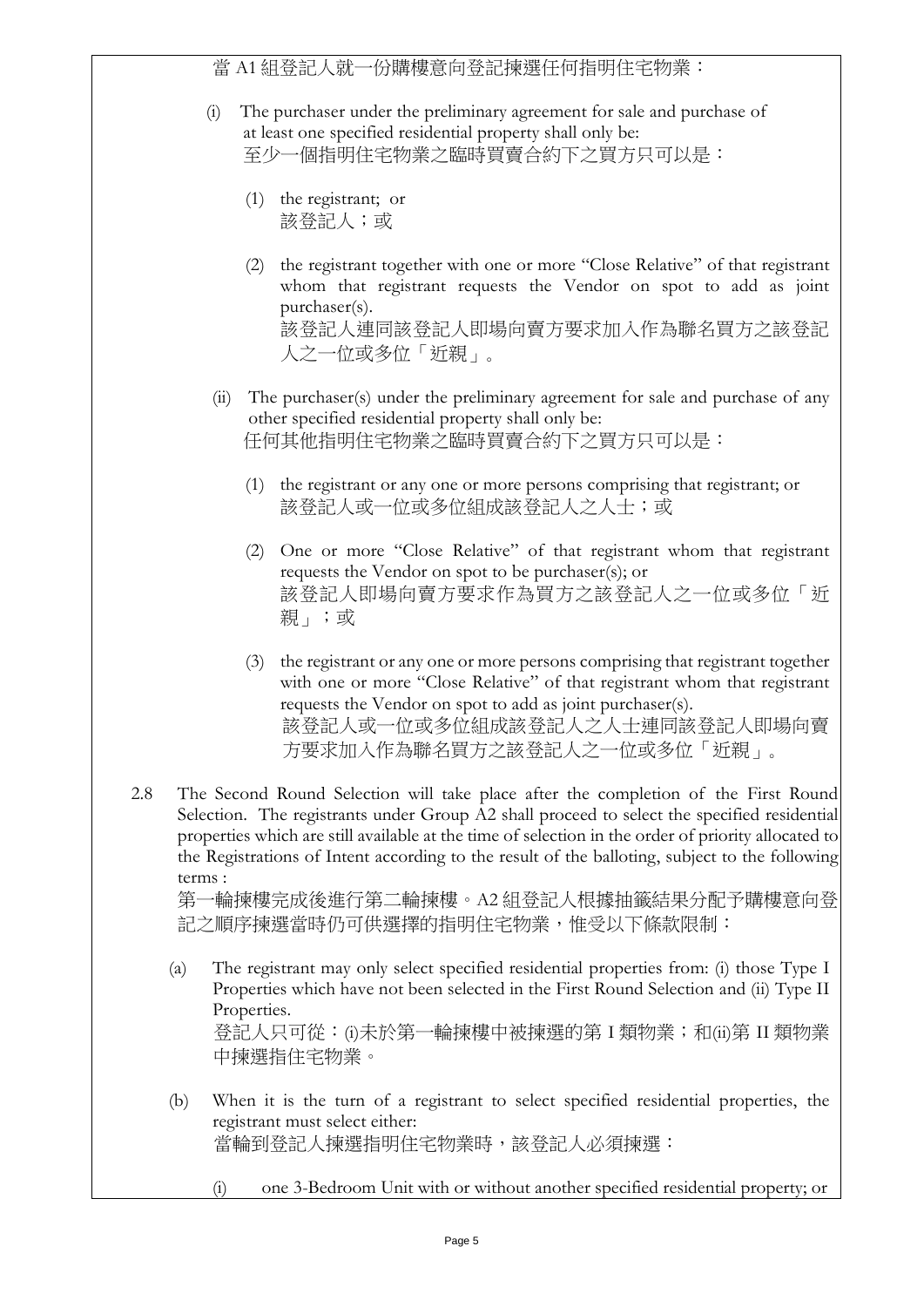個三房單位連同或不連同另一個指明住宅物業;或

(ii) one 2-Bedroom with Utility Unit with or without another specified residential property

一個兩房連工作間單位連同或不連同另一個指明住宅物業

Provided That the registrant may select up to two specified residential properties. 惟該登記人可揀選最多兩個指明住宅物業。

- (c) Where that registrant is, for whatever reason, not able to meet the aforesaid selection requirement, that registrant will cease to be eligible to select any specified residential properties in respect of that Registration of Intent. 若該登記人因任何原因未能符合上述之揀選要求,該登記人即失去就該購樓 意向登記揀選任何指明住宅物業之資格。
- 2.9 The following terms apply to the aforesaid selection of specified residential properties in Group A2: 以下條款適用於上述 A2 組揀選指明住宅物業之程序:
	- (a) Where a registrant under Group A2 selects any specified residential property(ies) in respect of a Registration of Intent, 當 A2 組登記人就一份購樓意向登記揀選任何指明住宅物業:
		- (i) The purchaser under the preliminary agreement for sale and purchase of at least one specified residential property shall only be: 至少一個指明住宅物業之臨時買賣合約下之買方只可以是:
			- (1) the registrant; or 該登記人;或
			- (2) the registrant together with one or more "Close Relative" of that registrant whom that registrant requests the Vendor on spot to add as joint purchaser(s). 該登記人連同該登記人即場向賣方要求加入作為聯名買方之該登記 人之一位或多位「近親」。
		- (ii) The purchaser(s) under the preliminary agreement for sale and purchase of any other specified residential property shall only be: 任何其他指明住宅物業之臨時買賣合約下之買方只可以是:
			- (1) the registrant or any one or more persons comprising that registrant; or 該登記人或一位或多位組成該登記人之人士;或
			- (2) One or more "Close Relative" of that registrant whom that registrant requests the Vendor on spot to be purchaser(s); or 該登記人即場向賣方要求作為買方之該登記人之一位或多位「近 親」;或
			- (3) the registrant or any one or more persons comprising that registrant together with one or more "Close Relative" of that registrant whom that registrant requests the Vendor on spot to add as joint purchaser(s). 該登記人或一位或多位組成該登記人之人士連同該登記人即場向賣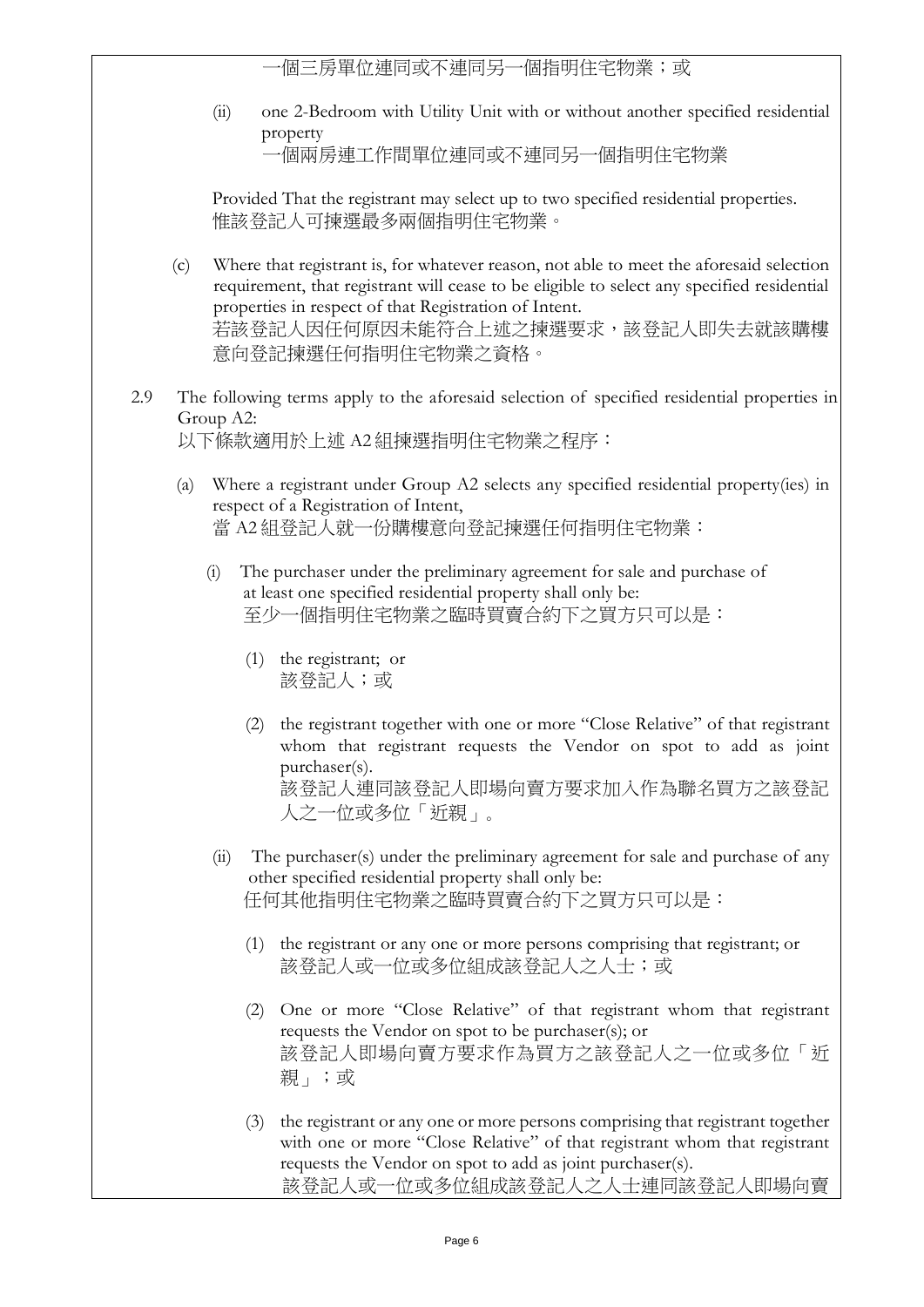## 方要求加入作為聯名買方之該登記人之一位或多位「近親」。

2.10 The Third Round Selection will take place after the completion of the Second Round Selection. The registrants under Group B shall proceed to select the specified residential properties which are still available at the time of selection in the order of priority allocated to the Registrations of Intent according to the result of the balloting, subject to the following terms :

第二輪揀樓完成後進行第三輪揀樓。B 組登記人根據抽籤結果分配予購樓意向登記 之順序揀選當時仍可供選擇的指明住宅物業,惟受以下條款限制:

(a) When it is the turn of a registrant to select specified residential properties, the registrant must select at least one specified residential property Provided That the registrant may select up to two specified residential properties. Where that registrant is, for whatever reason, not able to meet the aforesaid selection requirement, that registrant will cease to be eligible to select any specified residential properties in respect of that Registration of Intent.

當輪到登記人揀選指明住宅物業時,該登記人必須揀選最少一個指明住宅物 業,惟該登記人可揀選最多兩個指明住宅物業。若該登記人因任何原因未能 符合上述之揀選要求,該登記人即失去就該購樓意向登記揀選任何指明住宅 物業之資格。

2.11 The following terms apply to the aforesaid selection of specified residential properties in Group B:

以下條款適用於上述 B 組揀選指明住宅物業之程序:

- (a) Where a registrant under Group B selects any specified residential property(ies) in respect of a Registration of Intent, 當 B 組登記人就一份購樓意向登記揀選任何指明住宅物業:
	- (i) The purchaser under the preliminary agreement for sale and purchase of at least one specified residential property shall only be: 至少一個指明住宅物業之臨時買賣合約下之買方只可以是:
		- (1) the registrant; or 該登記人;或
		- (2) the registrant together with one or more "Close Relative" of that registrant whom that registrant requests the Vendor on spot to add as joint purchaser(s). 該登記人連同該登記人即場向賣方要求加入作為聯名買方之該登記 人之一位或多位「近親」。
	- (ii) The purchaser(s) under the preliminary agreement for sale and purchase of any other specified residential property shall only be: 任何其他指明住宅物業之臨時買賣合約下之買方只可以是:
		- (1) the registrant or any one or more persons comprising that registrant; or 該登記人或一位或多位組成該登記人之人士;或
		- (2) One or more "Close Relative" of that registrant whom that registrant requests the Vendor on spot to be purchaser(s); or 該登記人即場向賣方要求作為買方之該登記人之一位或多位「近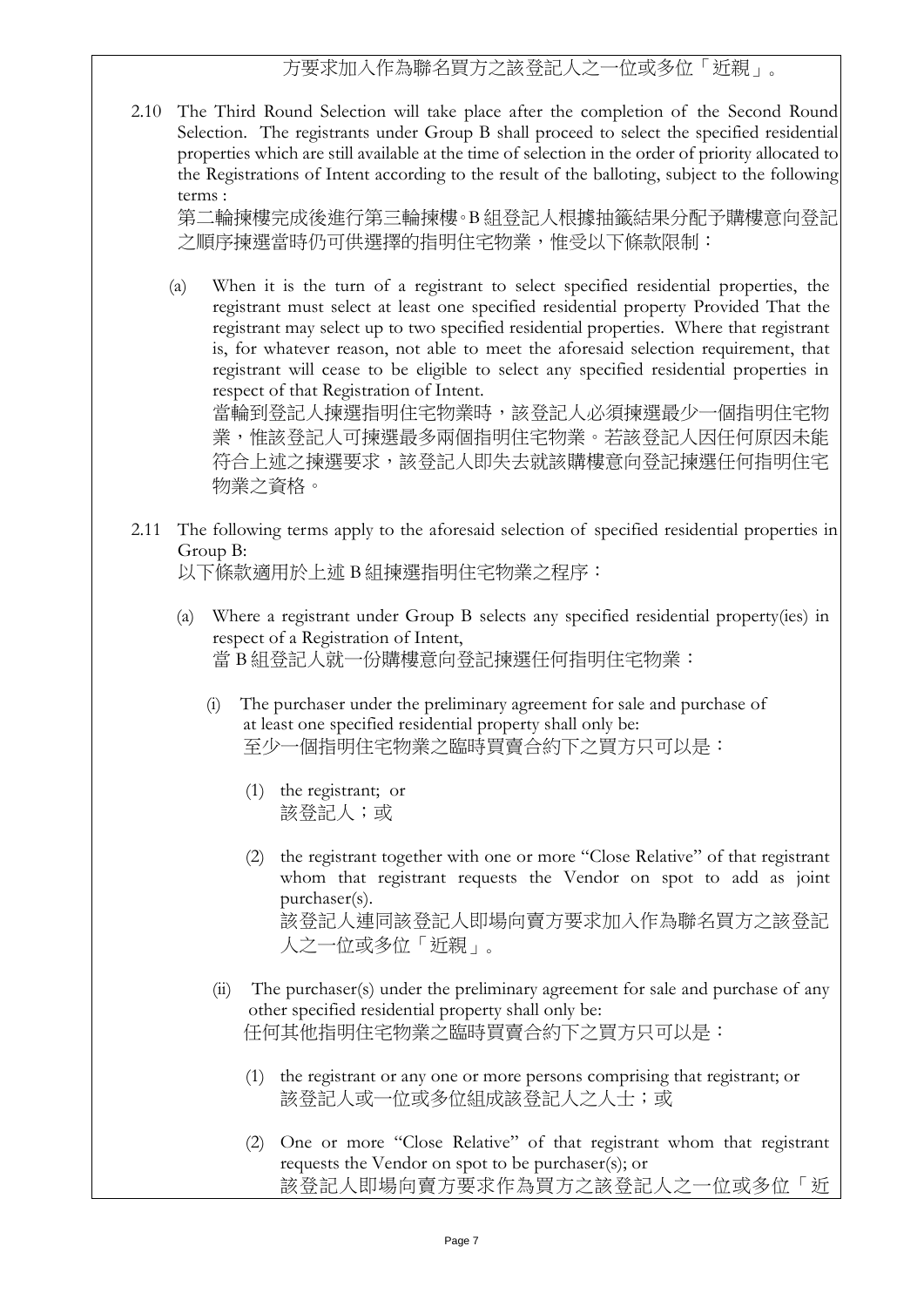親」;或

- (3) the registrant or any one or more persons comprising that registrant together with one or more "Close Relative" of that registrant whom that registrant requests the Vendor on spot to add as joint purchaser(s). 該登記人或一位或多位組成該登記人之人士連同該登記人即場向賣 方要求加入作為聯名買方之該登記人之一位或多位「近親」。
- 2.12 The following terms apply to the selection of specified residential properties under the procedures above:

以下條款適用於上述揀選指明住宅物業之程序:

(a) Where a registrant purchases a specified residential property in a Group, the "CO Payment Portion" (see the table below) of the preliminary deposit of that specified residential property shall be paid by cashiers' order(s) (unless the Vendor agrees otherwise). The cashiers' order(s) submitted with the Registration of Intent will be encashed to settle part of the CO Payment Portion and the remaining part of the CO Payment Portion shall be settled by additional cashiers' order(s) (which could be additional cashiers' order(s) submitted on spot and/or cashiers' order(s) submitted by the registrant with a Registration of Intent of the same Group which has not been utilized for selection of specified residential properties). If the number of specified residential properties a registrant purchases is more than the number of cashiers' order(s) submitted with the Registration of Intent, the registrant shall submit on spot cashiers' order(s) (which could be cashiers' order(s) submitted by the registrant with a Registration of Intent of the same Group which has not been utilized for selection of specified residential properties) in respect of each such extra specified residential property to settle the CO Payment Portion of the preliminary deposit of that extra specified residential property. Any balance of the preliminary deposit shall be paid by cheque(s). Each cashiers' order and cheque mentioned above shall be payable to "Lo and Lo".

登記人於一組別中成功每購入一個指明住宅物業,該指明住宅物業的臨時訂 金中的「本票支付部分」(見下表)須以本票支付(除非賣方另有同意)。 隨購樓意向登記遞交的銀行本票將兌現以支付所購入指明住宅物業的本票支 付部分中的一部分,而本票支付部分的餘下部分須以額外銀行本票支付(額 外銀行本票可以是即場補交之額外本票及/或隨登記人未用以揀選指明住宅 物業之同一組別購樓意向登記遞交的銀行本票)。倘登記人購入的指明住宅 物業數目多於其所隨購樓意向登記遞交之銀行本票數目,登記人須就每 出之指明住宅物業即場補交銀行本票(可以是隨登記人未用以揀選指明住宅 物業之同一組別購樓意向登記遞交的銀行本票)以支付該指明住宅物業的臨 時訂金中的本票支付部分。臨時訂金中餘款以支票支付。上述銀行本票和支 票抬頭人為「羅文錦律師樓」或「Lo and Lo」。

| Type of the specified residential property<br>purchased 購入之指明住宅物業種類 | CO Payment Portion 本票<br>支付部分 |
|---------------------------------------------------------------------|-------------------------------|
| Studio, 1-Bedroom Unit<br>開放式單位、一房單位                                | HK 港幣\$200,000                |
| 2-Bedroom Unit, 2-Bedroom with Utility Unit<br>兩房單位、兩房連工作間單位        | HK 港幣\$300,000                |
| 3-Bedroom Unit, any other type 三房單位、其<br>他任何種類                      | HK 港幣\$400,000                |
|                                                                     |                               |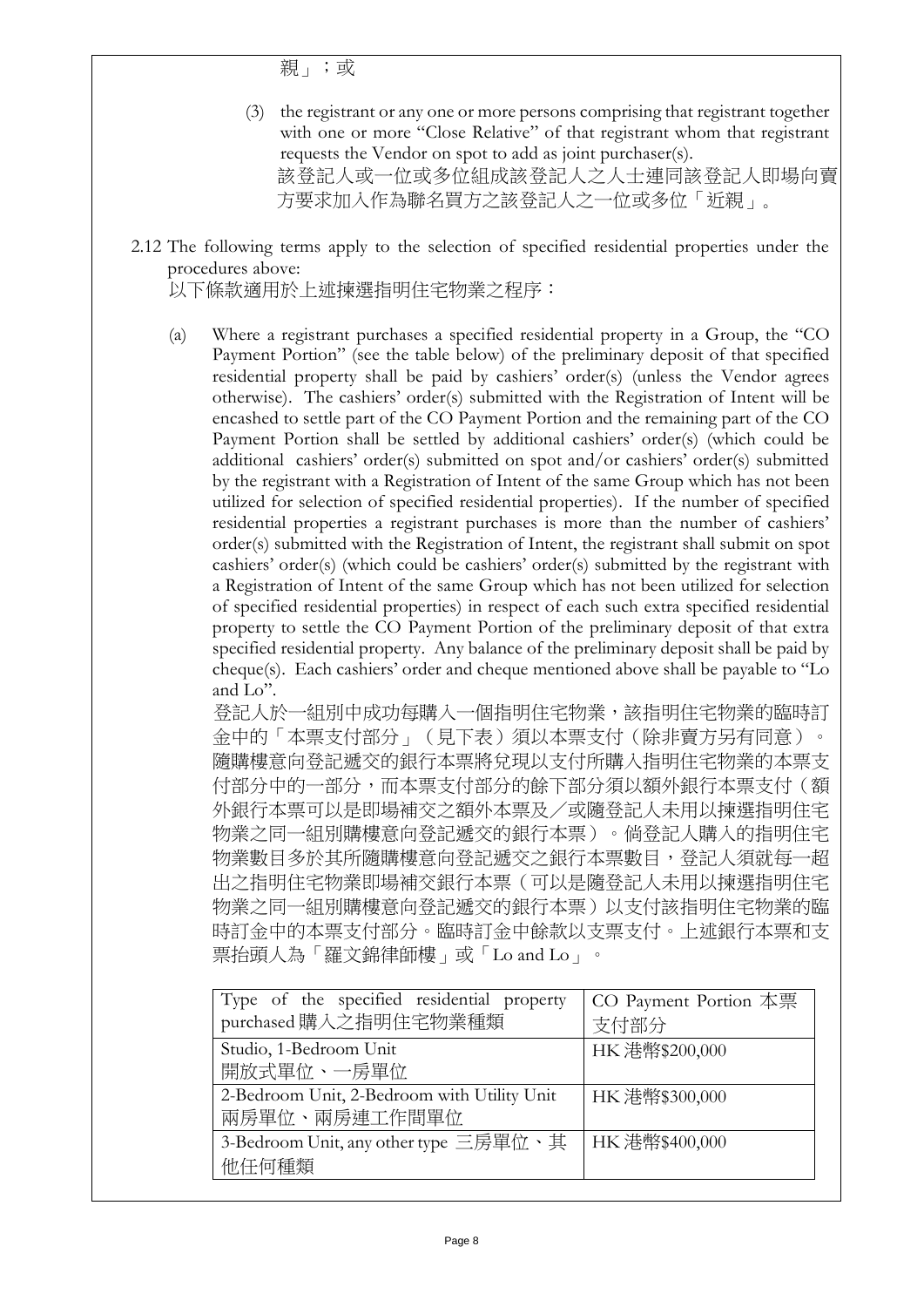2.13 Interested persons may call 2788 0333 (Hotline for the Development) for details of obtaining the form of Registration of Intent. The manner for the submission of the Registration of Intent and the documents and materials required, etc. are specified in that form. Please refer to the form of the Registration of Intent for details. The order of the submission of a Registration of Intent will not have any impact on the order of priority for selecting the specified residential properties. Generally: 有意認購的人士可致電發展項目熱線 2788 0333 查詢索取購樓意向登記之詳情。遞

交購樓意向登記之方式及所需文件及材料等於該表格中有所說明。詳情請參閱購 樓意向登記。遞交購樓意向登記次序不會影響揀選指明住宅物業的優先次序。概括 而言:

(a) In addition to copies of specified identification documents, each Registration of Intent shall be submitted together with cashiers' order(s). The number of cashiers' order(s) to be submitted shall be two in the case of Group A1, two in the case of Group A2 or one in the case of Group B. The amount of each cashiers' order shall be HK\$100,000. Each cashiers' order shall be payable to "Lo and Lo". 除指明的身份證明文件副本外,遞交購樓意向登記時必須同時遞交銀行本票。 須遞交之銀行本票數目為兩張(如屬 A1 組)、兩張(如屬 A2 組)或一張(如

屬 B 組)。 每張本票金額為港幣\$100,000。 每張本票抬頭人為「羅文錦律師 樓」或「Lo and Lo」。

(b) A completed Registration of Intent shall be submitted at the designated venue during the period from 11:00 a.m. to 8:00 p.m. between 19 October 2021 and 21 October 2021 (both dates inclusive), notwithstanding anything as may be specified in the Registration of Intent.

填妥之購樓意向登記須於 2021 年 10 月 19 日 2021 年 10 月 21 日(包括該兩 日)上午 11 時至晚上 8 時期間遞交至指定會場(即使購樓意向登記內可能指 定任何其他安排)。

(c) If a Registration of Intent under SA1 has been successfully submitted under SA1 for Group A1, Group A2 or Group B thereunder and no specified residential property has been purchased in respect of that Registration of Intent under SA1, and the cashiers' order(s) accompanying that Registration of Intent has/have not been used nor collected by the registrant, that Registration of Intent will be deemed to have been submitted under the foregoing of this paragraph 2.13 for the corresponding group hereunder (i.e. such a Registration of Intention for Group A1, Group A2 or Group B under SA1 will be deemed to have been submitted under Group A1, Group A2 or Group B hereunder respectively) (a "**Deemed Submission**"). The registrant holding that Registration of Intent is not required to complete registration again under the foregoing of this paragraph 2.13. For the avoidance of doubt, paragraph 2.13(d) below shall apply to a Deemed Submission, and a Deemed Submission is subject to the restrictions under paragraph 2.13(d) below.

如一購樓意向登記於銷售安排第 1 號下就銷售安排第 1 號中 A1 組、A2 組或 B 組獲成功遞交,而並無任何指明住宅物業在銷售安排第 1 號下就該購樓意 向登記被購買,且隨附於該購樓意向登記的的本票未被使用且未被登記人取 回,該購樓意向登記將被視作已按本第 2.13 段前文於本銷售安排下之就相對 應之組別遞交(即屬銷售安排第 1 號之 A1 組、A2 組或 B 組的購樓意向登記 將分別被視作已就本文件下 A1 組、A2 組或 B 組遞交)(「被視作已作出之 遞交」)。持有該購樓意向登記的登記人無須按照本第 2.13 段前文再進行登 記。為免生疑,下文第 2.13(d)段適用於被視作已作出之遞交, 而被視作已作 出之遞交受下文第 2.13(d)段之規定限制。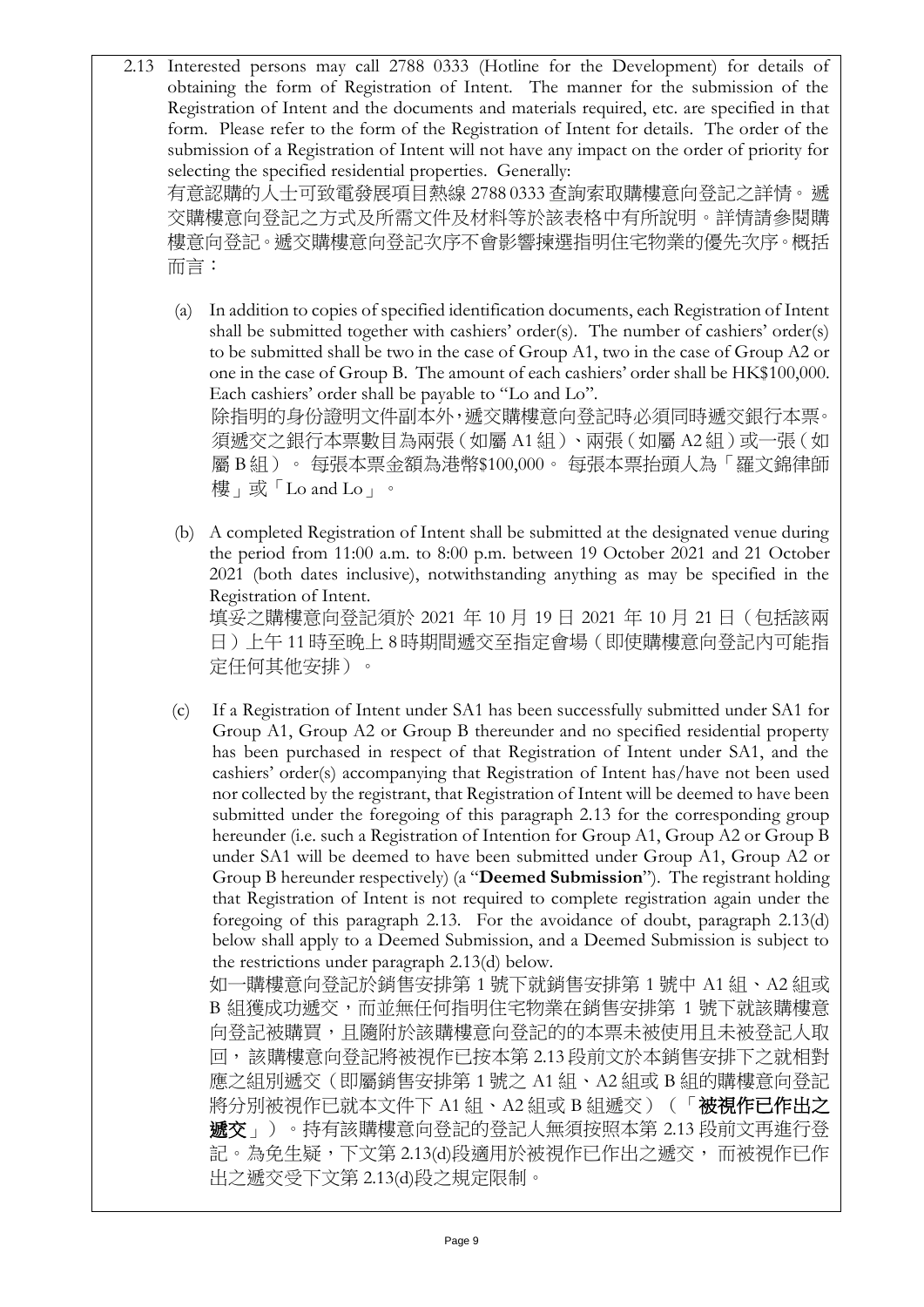(d) Number of Registrations of Intent that may be submitted: 可遞交購樓意向登記之數目:

- (i) No more than one Registration of Intent for Group A1 can be submitted by the same person whether alone or together with any other person. For the purpose of illustration, if a person X has submitted a Registration of Intent in his/her sole name or in joint name with any other person(s) in that Group in the Group A1, that person X may not submit any other Registration of Intent in his/her sole name or in joint name with any other person(s) in that Group. 同一人士不論以個人名義或與他人聯名只可遞交最多一份 A1 組之購樓 意向登記。舉例說明: (i)如 X 君以個人名義或與任何一名或多名其他人士 遞交了一份 A1 組之購樓意向登記, X君不可以再以個人名義或與任何一 名或多名其他人士遞交該組之任何其他購樓意向登記。
- (ii) No more than one Registration of Intent for Group A2 can be submitted by the same person whether alone or together with any other person. For the purpose of illustration, if a person X has submitted a Registration of Intent in his/her sole name or in joint name with any other person(s) in that Group in the Group A2, that person X may not submit any other Registration of Intent in his/her sole name or in joint name with any other person(s) in that Group. 同一人士不論以個人名義或與他人聯名只可遞交最多一份 A2 組之購樓 意向登記。舉例說明: (i)如 X 君以個人名義或與任何一名或多名其他人士 遞交了一份 A2 組之購樓意向登記, X君不可以再以個人名義或與任何一 名或多名其他人士遞交該組之任何其他購樓意向登記。
- (iii) No more than two Registrations of Intent for Group B can be submitted by the same person whether alone or together with any other person. For the purpose of illustration, (i) if a person X has submitted a Registration of Intent in his/her sole name in the Group B, that person X may submit at most one other Registration of Intent in his/her sole name or in joint name with any other person(s) in that Group; and (ii) if a person X has submitted a Registration of Intent in joint name with another person Y, that person X may submit at most one other Registration of Intent in his/her sole name or in joint name with that person Y or any other person(s) in that Group.

同一人士不論以個人名義或與他人聯名只可遞交最多 2 份 B 組之購樓意 向登記。舉例說明:(i)如X君以個人名義遞交了一份 B 組之購樓意向登 記,X君可以再以個人名義或與任何一名或多名其他人士遞交另外最多 一份 B 組之購樓意向登記; 和(ii)如 X 君與另一人士 Y 君聯名遞交了一份 B 組之購樓意向登記, X君可以再以個人名義或與該 Y 君或任何一名或 多名其他人士遞交另外最多一份 B 組之購樓意向登記。

- (iv) Extra submission of Registration of Intent shall be considered invalid in which respect the Vendor shall have the final decision and such decision shall be binding on the registrants. 多出的購樓意向登記將被視為無效,賣方對此有最終決定權,該等決定 對登記人有約束力。
- 2.14 After the completion of the selection of specified residential properties under the procedures above, the sale of any remaining specified residential properties will be on a first come first served basis. The Vendor does not accept any person interested in purchasing having queued up before the Time of the Sale on the date concerned. 完成上述程序中之指明住宅物業之揀選後,尚餘之指明住宅物業將以先到先得形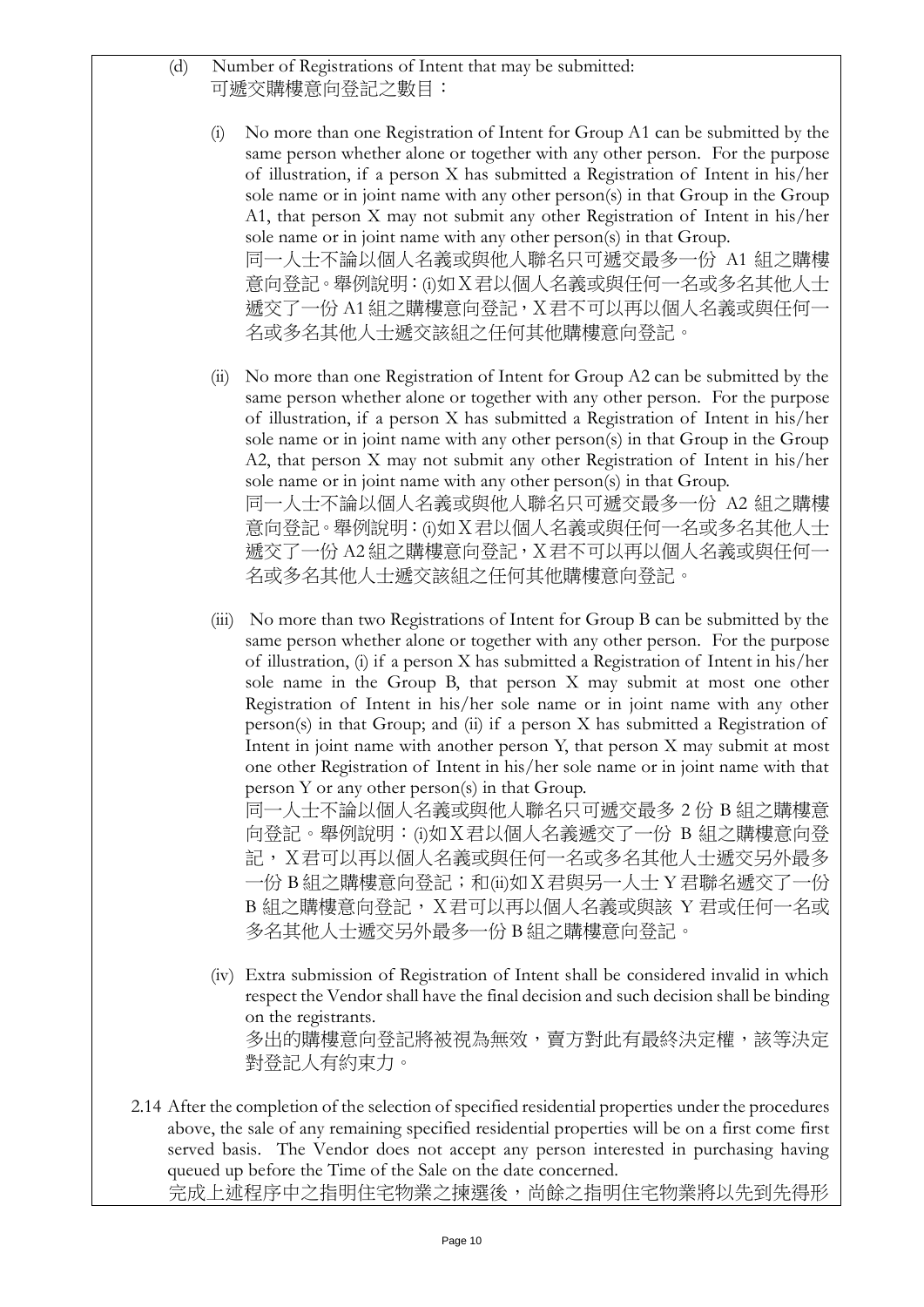式發售。賣方不接受相關日期出售時間前在場輪候之人士。

- 2.15 The Vendor also reserves its right to adjust the time of any balloting or selection of specified residential properties in accordance with the progress of confirmation and verification of identities of registrants or carrying out other procedures. 賣方保留最終決定權因應確認和核實登記人身份和其他程序之進度調整任何抽籤 或揀選指明住宅物業時間。
- 3. On the day following the First Date of Sale and thereafter: 出售首日翌日及之後:

First come First served. The Vendor does not accept any person interested in purchasing having queued up before the Time of the Sale on the date concerned. 以先到先得形式發售。賣方不接受相關日期出售時間前在場輪候之人士。

**The method to be used, where 2 or more persons are interested in purchasing a particular specified residential property, to determine the order of priority in which each of those persons may proceed with the purchase:**

在有兩人或多於兩人有意購買同一個指明住宅物業的情況下,將會使用何種方法決定每名 該等人士可購買該物業的優先次序:

Please refer to the above method. 請參照上述方法。

In case of any dispute, the Vendor reserves its right to allocate any specified residential properties to any interested person by any method (including balloting).

如有任何爭議,賣方保留最終決定權以任何方式(包括抽籤)自行分配任何指明住宅物業予 任何有意欲購買的人士。

## **Other matters:**

其他事項:

1. The sale of the specified residential properties is subject to availability. Please note that the completion of the confirmation and verification of a registrant's identity, any order of priority in respect of the selection of specified residential properties, or the Vendor's admittance of any person to the attendance registration venue or designated venue or the waiting queue thereof, does not guarantee that that registrant / person will be able to purchase any specified residential property.

將提供出售的指明住宅物業售完即止。登記人獲確認和核實身份、任何揀選指明住宅物 業次序或任何人士獲賣方批准進入報到會場或指定會場或獲賣方接受輪候,均不保證該 登記人/人士能購得任何指明住宅物業,敬希注意。

- 2. Collection of cashiers' order Any unused cashiers' order concerned will be available for collection at the designated venue during the period of 11:00 a.m. to 8:00 p.m. from 8 November 2021 to 12 November 2021. The registrant shall bring along the Confirmation of Registration of Intent and a copy of his/her/its H.K.I.D. / passport for the collection procedures. 本票取回辦法 – 任何未使用之本票,登記人可於 2021 年 11 月 8 日 至 2021 年 11 月 12 日 上午 11 時至晚上 8 時期間來臨指定會場取回。登記人須攜同其購樓意向登記確認書及 其香港身份證/護照副本。
- If Tropical Cyclone Warning Signal No. 8 or above or Black Rainstorm Warning Signal is in effect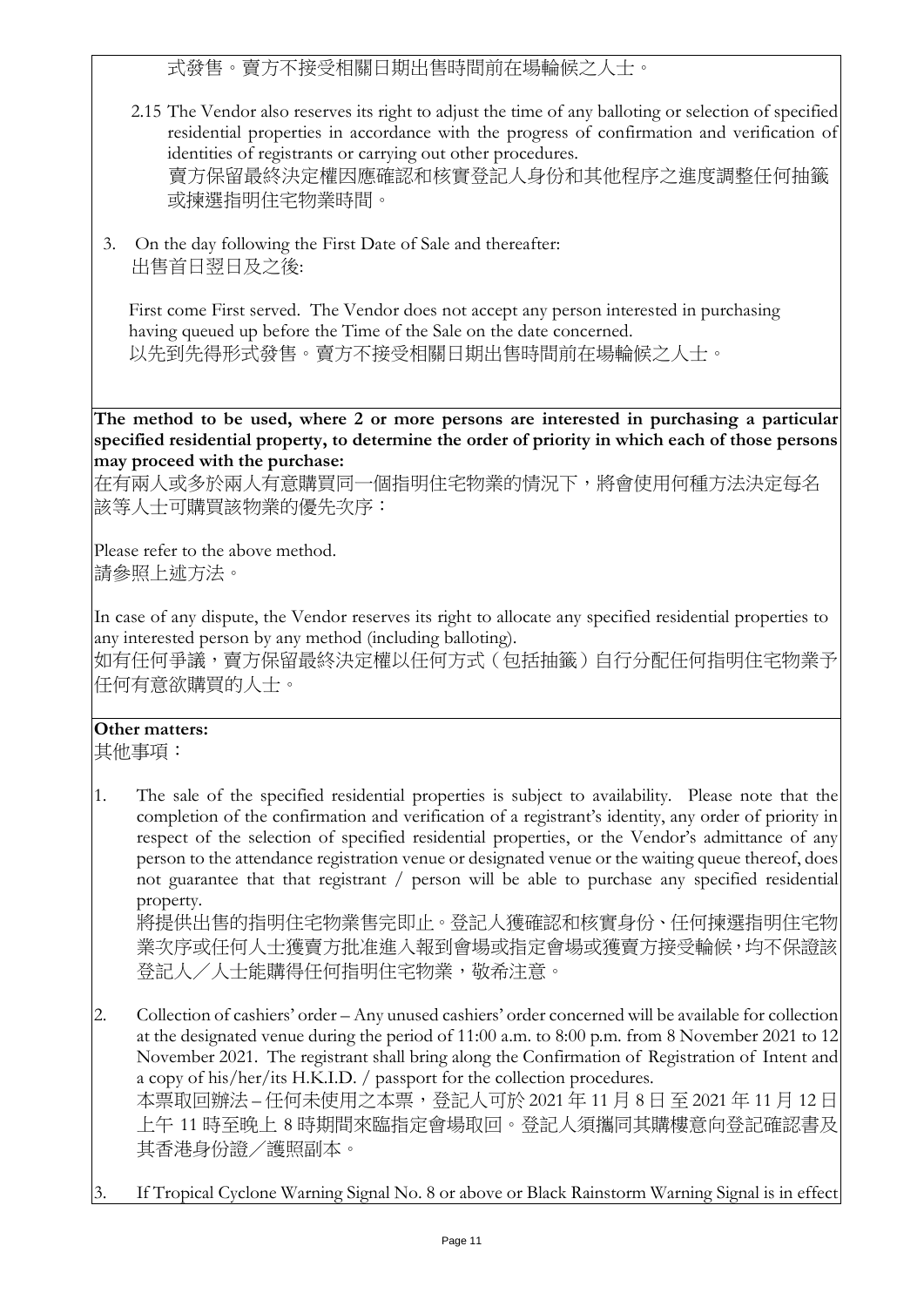in Hong Kong at any time during the Specified Period (defined below) on the First Date of Sale as set out above, the First Date of Sale shall be postponed to the immediately following day on which no Typhoon Signal No. 8 or above and Black Rainstorm Warning Signal is in effect in Hong Kong at any time during the Specified Period (and the time of sale shall be the same as the time of sale of the original First Date of Sale), and references to "First Date of Sale" hereof shall be construed accordingly. Registrants will not be separately notified of the same. "**Specified Period**" means 7:00 a.m. to 9:00 a.m.

如於上述出售首日指定時段(如下文定義)內任何時間八號或更高熱帶氣旋警告信號或 黑色暴雨警告信號在香港生效,出售首日將順延至下一個緊接該日並在指定時段內任何 時間皆無八號或更高熱帶氣旋警告信號及黑色暴雨警告信號在香港生效之日子(出售時 間與原本出售首日之出售時間相同),而本文中對「出售首日」之提述將如此詮釋。登 記人將不獲另行通知。「**指定時段**」指上午 7 時至上午 9 時。

4. Notwithstanding paragraph 3 above of "Other matters", if (i) Tropical Cyclone Warning Signal No. 8 or above or Black Rainstorm Warning Signal is in effect in Hong Kong; or (ii) where the Vendor considers that there being an event affecting the safety, order or public health in the attendance registration venue, designated venue and/or the vicinity of any of foregoing on any day on which the cashier order and copy(ies) of identification documents may be submitted or on a Date of Sale, then, for the safety of the registrants and the maintenance of order at the attendance registration venue, designated venue, the Vendor reserves its absolute right to change, postpone, extend or modify the date, time, period, deadline and/or place of the submission of Registration(s) of Intent, cashier order(s) and copy(ies) of identification document(s) and/or of the balloting and/or "the check-in timeslot for registrants" and/or selection of specified residential properties and/or the Date of Sale to such other date, time, period, deadline or place as the Vendor may consider appropriate. Details of the arrangement will be posted by the Vendor on the website of the Development: <www.thearles.com.hk>. Registrants will not be separately notified of the same. The Vendor reserves the right to reject the entry of any person (whether such person is a registrant or not) into the attendance registration venue or designated venue. The Vendor's decision in this regard shall be final and binding on all persons.

儘管有 「其他事項」上文第 3 段規定,如在任何可遞交銀行本票及身份證明文件副本的 日子或在某出售日期:(i)八號或更高熱帶氣旋警告信號或黑色暴雨警告信號在香港生效 或(ii)賣方認為發生影響報到會場、指定會場及/或其附近之安全、秩序或公共衛生之事 件時,為保障登記人的安全及維持報到會場或指定會場秩序,賣方保留絕對權力改變 延後、延長或改動遞交購樓意向登記、銀行本票及身份證明文件副本及/或抽籤及/或「登 記人報到時段」及/或揀選指明住宅物業及/或出售日期的日期、時間、期間、期限及/ 或地點至賣方認為合適的日期、時間、期間、期限或地點。賣方會將安排的詳情於發展 項目網站<www.thearles.com.hk>公布,登記人將不獲另行通知。賣方保留權利拒絕任何 人士(不論其是否登記人)進入報到會場或指定會場。賣方此方面所作的決定為最終決 定,對所有人士 具有約束力。

5. The Vendor reserves the right not to admit any person who fails to pass the normal body temperature check on-site or who fails to properly wear a mask to the attendance registration venue /designated venue or any part thereof. The Vendor's decision in this regard shall be final and binding.

賣方保留權利拒絕任何未能通過現場正常體溫測試或未有妥為戴上口罩之人士進入報 到會場/指定會場或其任何部分。賣方此方面所作的決定為最終決定並具約束力。

**Hard copies of a document containing information on the above sales arrangements are available for collection by the general public free of charge at:**

載有上述銷售安排的資料的文件印本於以下地點可供公衆免費領取: